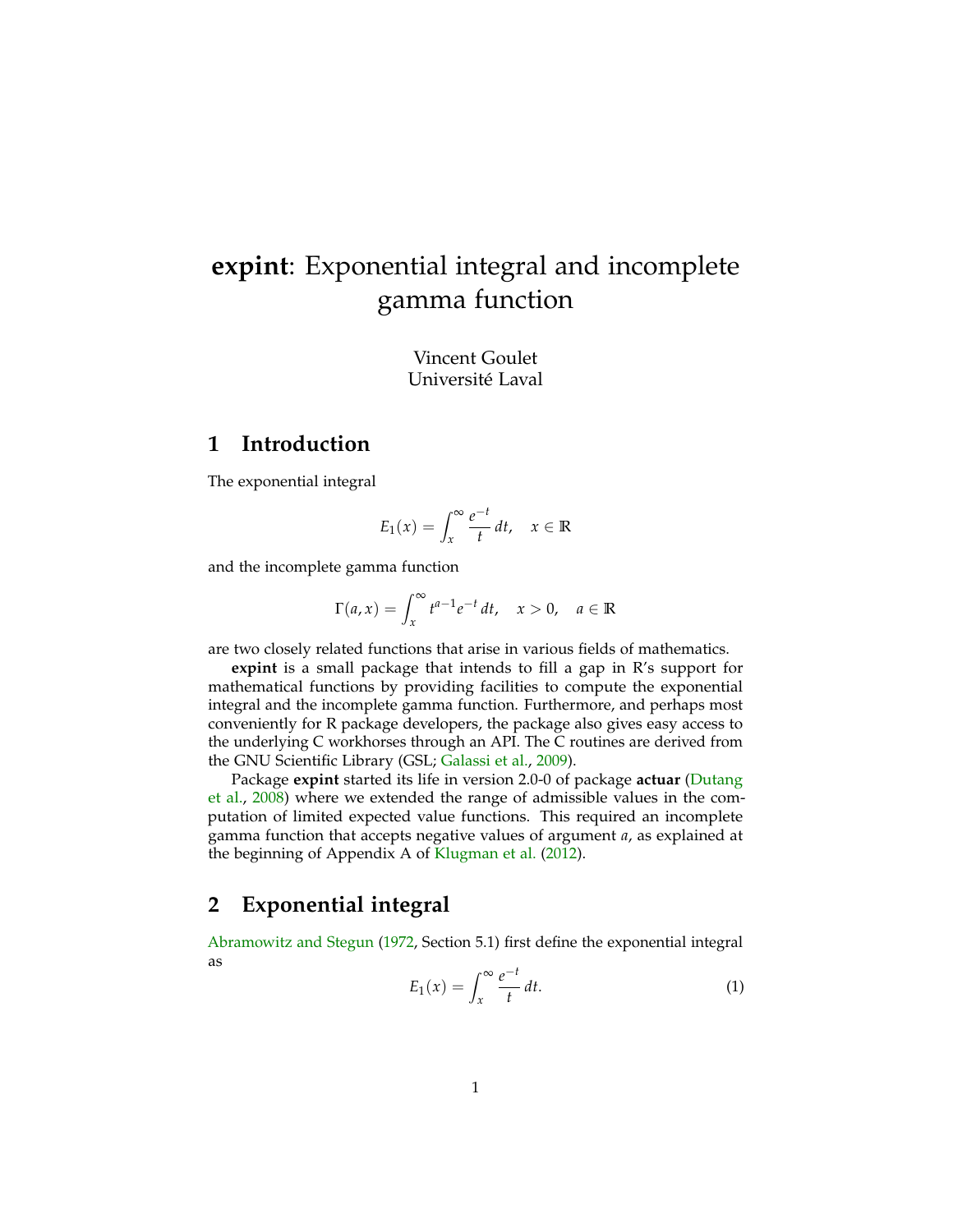An alternative definition (to be understood in terms of the Cauchy principal value due to the singularity of the integrand at zero) is

$$
Ei(x) = -\int_{-x}^{\infty} \frac{e^{-t}}{t} dt = \int_{-\infty}^{x} \frac{e^{t}}{t} dt, \quad x > 0.
$$

The above two definitions are related as follows:

<span id="page-1-3"></span>
$$
E_1(-x) = -\operatorname{Ei}(x), \quad x > 0. \tag{2}
$$

The exponential integral can also generalized to

$$
E_n(x) = \int_1^\infty \frac{e^{-xt}}{t^n} dt, \quad n = 0, 1, 2, \ldots, \quad x > 0,
$$

where *n* is then the *order* of the integral. The latter expression is closely related to the incomplete gamma function [\(section 3\)](#page-1-0) as follows:

<span id="page-1-6"></span>
$$
E_n(x) = x^{n-1} \Gamma(1 - n, x).
$$
 (3)

One should note that the first argument of function Γ is negative for *n* > 1.

The following recurrence relation holds between exponential integrals of successive orders:

<span id="page-1-4"></span>
$$
E_{n+1}(x) = \frac{1}{n} [e^{-x} - x E_n(x)].
$$
\n(4)

Finally,  $E_n(x)$  has the following asymptotic expansion:

<span id="page-1-5"></span>
$$
E_n(x) \approx \frac{e^{-x}}{x} \left( 1 - \frac{n}{x} + \frac{n(n+1)}{x^2} - \frac{n(n+1)(n+2)}{x^3} + \dots \right). \tag{5}
$$

# <span id="page-1-0"></span>**3 Incomplete gamma function**

From a probability theory perspective, the incomplete gamma function is usually defined as

$$
P(a,x) = \frac{1}{\Gamma(a)} \int_0^x t^{a-1} e^{-t} dt, \quad x > 0, \quad a > 0.
$$

Function pgamma already implements this function in R (just note the differing order of the arguments).

Now, the definition of the incomplete gamma function of interest for this package is rather the following [\(Abramowitz and Stegun,](#page-7-3) [1972,](#page-7-3) Section 6.5):

<span id="page-1-1"></span>
$$
\Gamma(a,x) = \int_x^{\infty} t^{a-1} e^{-t} dt, \quad x > 0, \quad a \in \mathbb{R}.
$$
 (6)

Note that *a* can be negative with this definition. Of course, for *a* > 0 one has

<span id="page-1-2"></span>
$$
\Gamma(a, x) = \Gamma(a)[1 - P(a, x)].
$$
\n(7)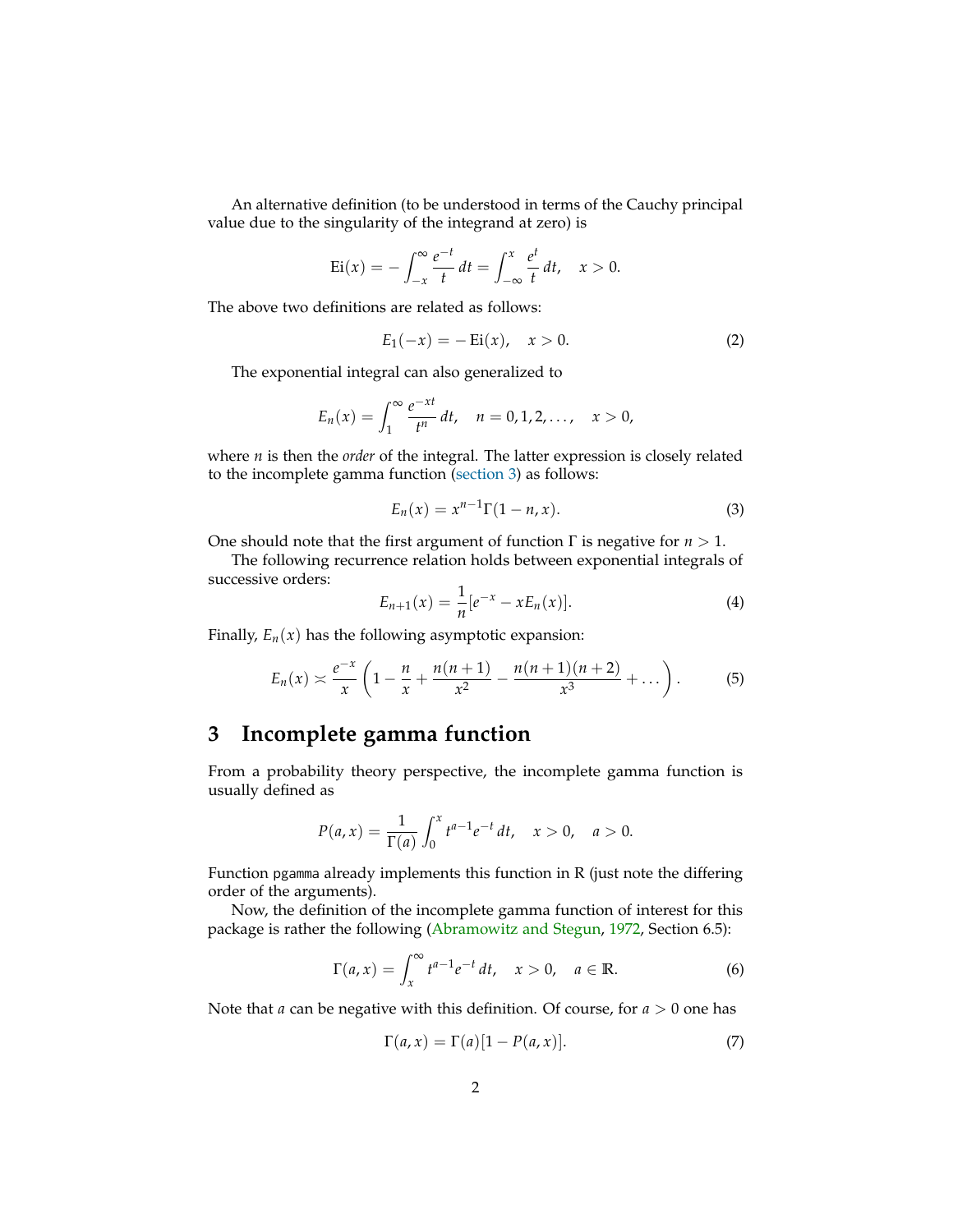Integration by parts of the integral in [\(6\)](#page-1-1) yields the relation

$$
\Gamma(a,x) = -\frac{x^a e^{-x}}{a} + \frac{1}{a}\Gamma(a+1,x).
$$

When  $a < 0$ , this relation can be used repeatedly *k* times until  $a + k$  is a positive number. The right hand side can then be evaluated with [\(7\)](#page-1-2). If  $a = 0, -1, -2, \ldots$ , this calculation requires the value of

$$
G(0,x) = \int_x^{\infty} \frac{e^{-t}}{t} dt = E_1(x),
$$

the exponential integral defined in [\(1\)](#page-0-0).

## <span id="page-2-0"></span>**4 R interfaces**

Package **expint** provides one main and four auxiliary R functions to compute the exponential integral, and one function to compute the incomplete gamma function. The synopses of these are the following:

```
expint(x, order = 1L, scale = FALSE)expint_E1(x, scale = FALSE)expint_E2(x, scale = FALSE)
expint_En(x, order, scale = FALSE)
expint_Ei(x, scale = FALSE)gammainc(a, x)
```
Let us first go over function gammainc since there is less to discuss. The function takes in argument two vectors or real numbers (non-negative for argument x) and returns the value of  $\Gamma(a, x)$ . The function is vectorized in arguments a and x, so it works similar to, say, pgamma.

We now turn to the expint family of functions. Function expint is a unified interface to compute exponential integrals  $E_n(x)$  of any (non-negative) order, with default the most common case  $E_1(x)$ . The function is vectorized in arguments x and order. In other words, one can compute the exponential integral of a different order for each value of *x*.

> expint(c(1.275, 10, 12.3), order = 1:3) [1] 1.408099e-01 3.830240e-06 3.009983e-07

Argument order should be a vector of integers. Non-integer values are silently coerced to integers using truncation towards zero.

When argument scale is TRUE, the result is scaled by *e x* .

Functions expint\_E1, expint\_E2 and expint\_En are simpler, slightly faster ways to directly compute exponential integrals  $E_1(x)$ ,  $E_2(x)$  and  $E_n(x)$ , the latter for a *single* order *n* (the first value of order if order is a vector).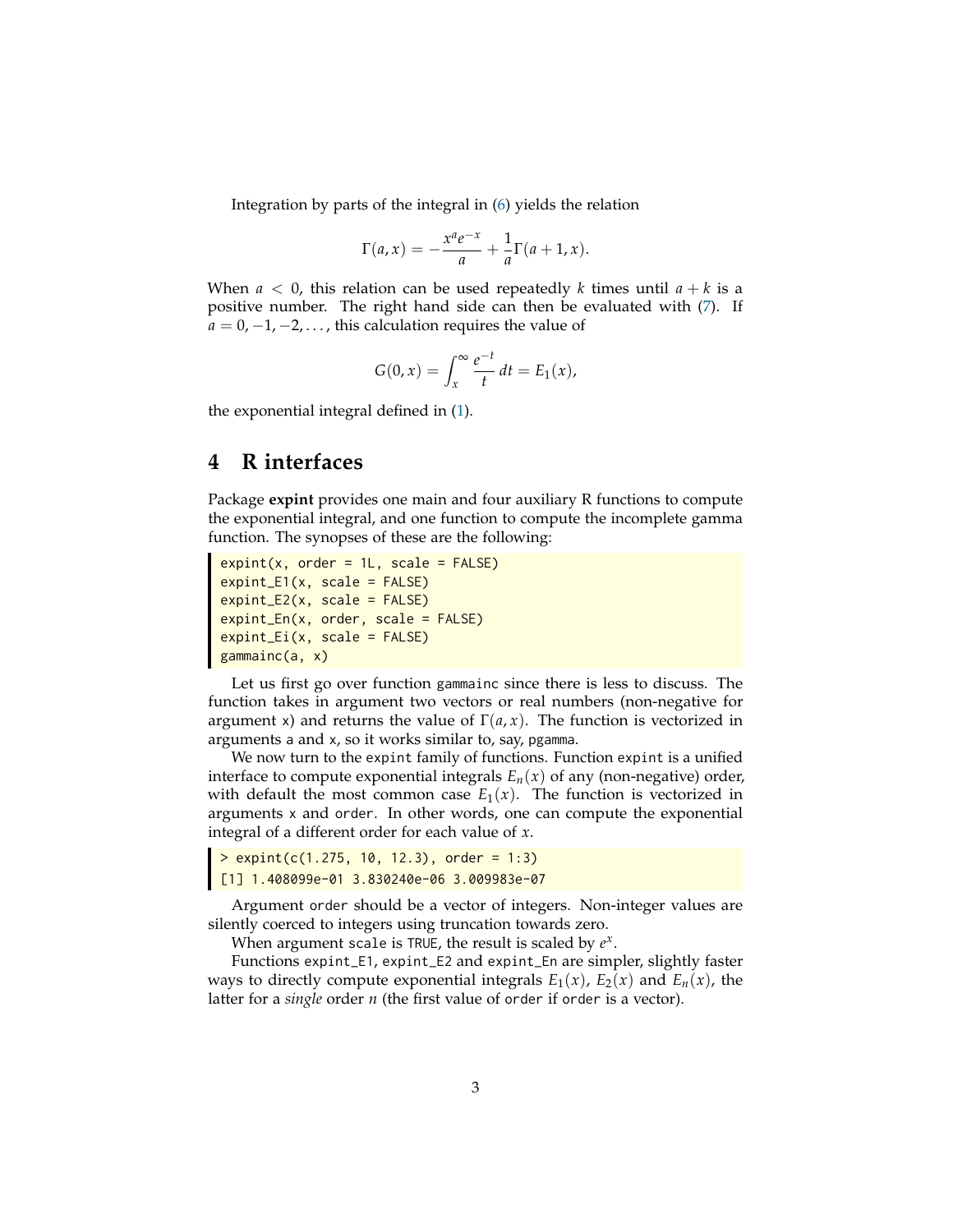```
> expint_E1(1.275)
[1] 0.1408099
> expint_E2(10)
[1] 3.83024e-06
\frac{113}{2}. 83024e-06<br>> expint_En(12.3, order = 3L)
[1] 3.009983e-07
```
Finally, function expint\_Ei is provided as a convenience to compute  $Ei(x)$ using  $(2)$ .

> expint\_Ei(5) [1] 40.18528  $> -$ expint\_E1(-5) # same [1] 40.18528

# <span id="page-3-0"></span>**5 Accessing the C routines**

The actual workhorses behind the R functions of [section 4](#page-2-0) are C routines with the following prototypes:

```
double expint_E1(double x, int scale);
double expint_E2(double x, int scale);
double expint_En(double x, int order, int scale);
double gamma_inc(double a, double x);
```
Package **expint** makes these routines available to other packages through declarations in the header file 'include/expintAPI.h' in the package installation directory. The developer of some package **pkg** who wants to use a routine say expint\_E1 — in her code should proceed as follows.

- 1. Add package **expint** to the Imports and LinkingTo directives of the 'DESCRIPTION' file of **pkg**;
- 2. Add an entry 'import(expint)' in the 'NAMESPACE' file of **pkg**;
- 3. Define the routine with a call to R\_GetCCallable in the initialization routine R\_init\_pkg of **pkg** [\(R Core Team,](#page-7-4) [2016,](#page-7-4) Section 5.4). For the current example, the file 'src/init.c' of **pkg** would contain the following code:

```
void R_init_pkg(DllInfo *dll)
{
    R_registerRoutines( /* native routine registration */ );
    pkg<sup>_</sup>expint_E1 = (double(*) (double, int, int))R_GetCCallable("expint", "expint_E1");
}
```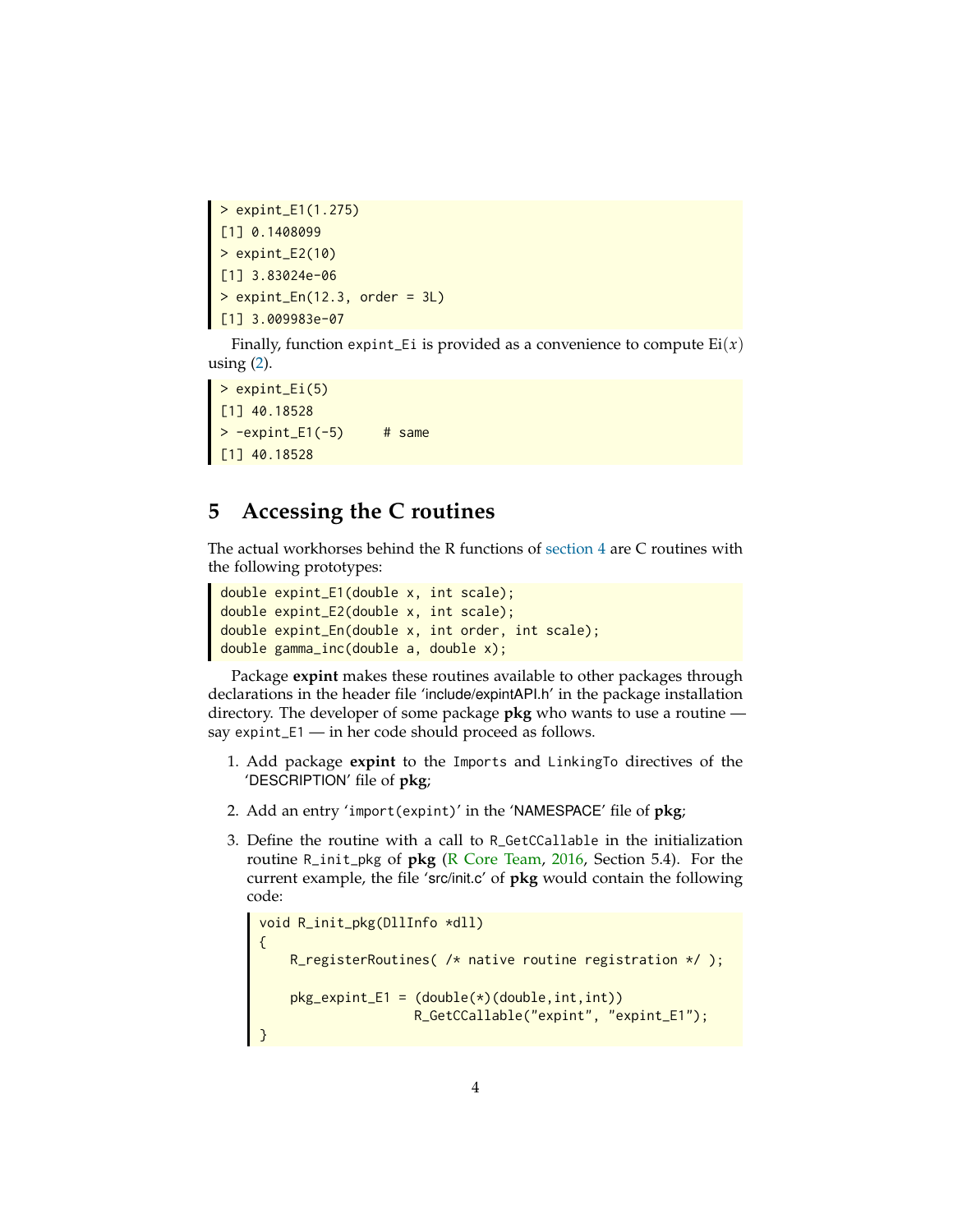4. Define a native routine interface that will call expint\_E1, say pkg\_expint\_E1 to avoid any name clash, in 'src/init.c' as follows:

```
double(*pkg_expint_E1)(double,int);
```
5. Declare the routine in a header file of **pkg** with the keyword extern to expose the interface to all routines of the package. In our example, file 'src/pkg.h' would contain:

```
extern double(*pkg_expint_E1)(double,int);
```
6. Include the package header file 'pkg.h' in any C file making use of routine pkg\_expint\_E1.

To help developers get started, **expint** ships with a complete test package implementing the above; see the 'example\_API' sub-directory in the installation directory. This test package uses the .External R to C interface and, as a bonus, shows how to vectorize an R function on the C side (the code for this being mostly derived from base R).

There are various ways to define a package API. The approach described above was derived from package **zoo** [\(Zeileis and Grothendieck,](#page-8-0) [2005\)](#page-8-0). Package **xts** [\(Ryan and Ulrich,](#page-7-5) [2014\)](#page-7-5) — and probably a few others on CRAN — draws from **Matrix** [\(Bates and Maechler,](#page-7-6) [2016\)](#page-7-6) to propose a somewhat simpler approach where the API exposes routines that can be used directly in a package. However, the provided header file can be included only once in a package, otherwise one gets 'duplicate symbols' errors at link time. This constraint does no show in the example provided with **xts** or in packages **RcppXts** [\(Ed](#page-7-7)[delbuettel,](#page-7-7) [2013\)](#page-7-7) and **TTR** [\(Ulrich,](#page-8-1) [2016\)](#page-8-1) that link to it (the only two at the time of writing). A way around the issue is to define a native routine calling the routines exposed in the API. In this scenario, tests we conducted proved the approach we retained to be up to 10% faster most of the time.

#### <span id="page-4-0"></span>**6 Implementation details**

As already stated, the C routines mentioned in [section 5](#page-3-0) are derived from code in the GNU Scientific Library [\(Galassi et al.,](#page-7-0) [2009\)](#page-7-0).

For exponential integrals, the main routine expint\_E1 computes  $E_1(x)$  using Chebyshev expansions [\(Gil et al.,](#page-7-8) [2007,](#page-7-8) chapter 3). Routine expint\_E2 computes  $E_2(x)$  using expint\_E1 with relation [\(4\)](#page-1-4) for  $x < 100$ , and using the asymptotic expression [\(5\)](#page-1-5) otherwise. Routine expint\_En simply relies on gamma\_inc to compute  $E_n(x)$  for  $n > 2$  through relation [\(3\)](#page-1-6).

For the sake of providing routines that better fit within the R ecosystem and coding style, we made the following changes to the original GSL code:

- 1. routines now compute a single value and return their result by value;
- 2. accordingly, calculation of the approximation error was dropped in all routines;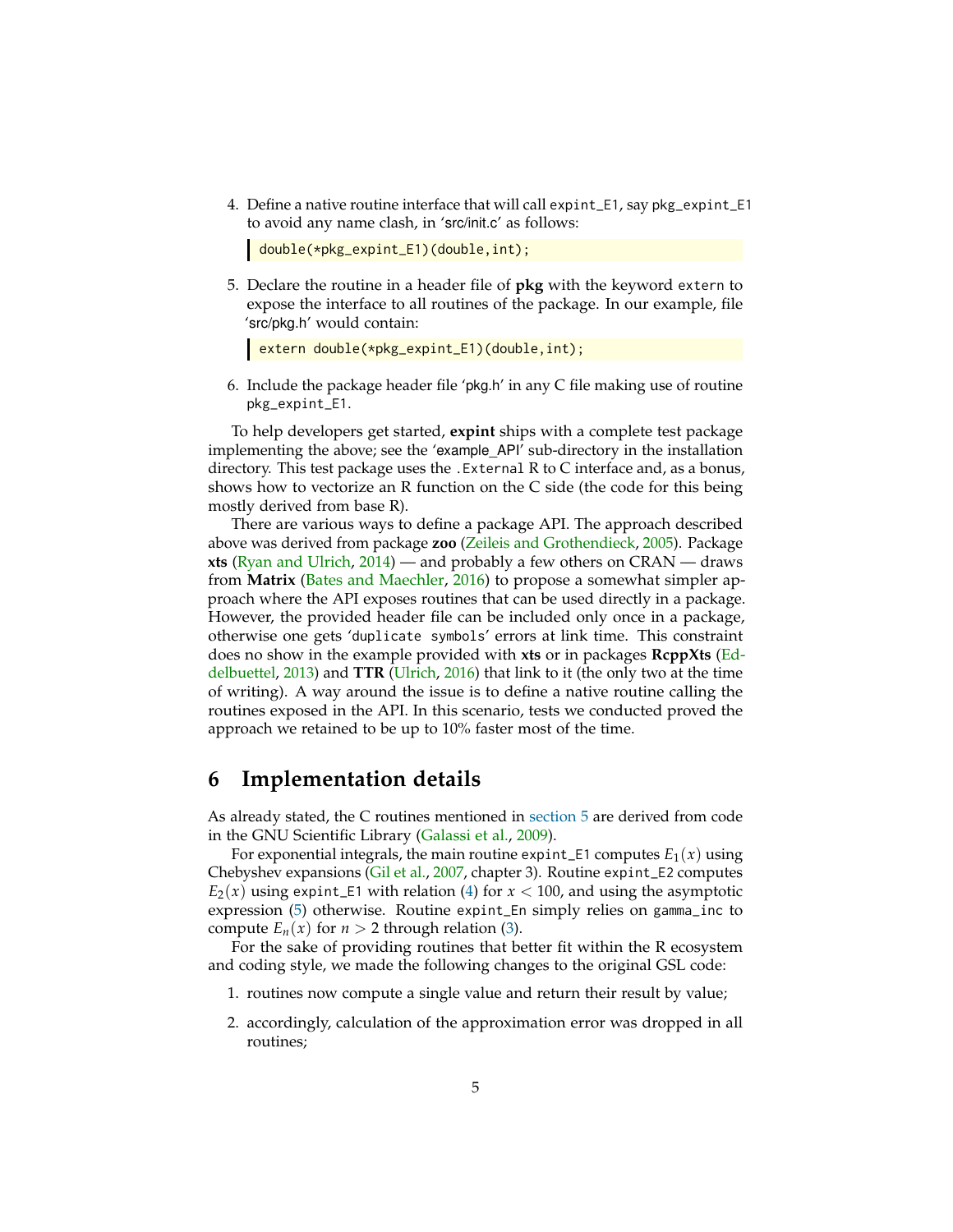3. most importantly, gamma\_inc does not compute  $\Gamma(a, x)$  for  $a > 0$  with [\(7\)](#page-1-2) using the GSL routines, but rather using routines gammafn and pgamma part of the R API.

The following illustrates the last point.

```
> options(digits = 20)
> gammainc(1.2, 3)[1] 0.065421428091009217742
> gamma(1.2) * pgamma(3, 1.2, 1, lower = FALSE)
[1] 0.065421428091009217742
```
# **7 Alternative packages**

The Comprehensive R Archive Network<sup>[1](#page-5-0)</sup> (CRAN) contains a number of packages with features overlapping **expint**. We review the similarities and differences here.

The closest package in functionality is **gsl** [\(Hankin,](#page-7-9) [2006\)](#page-7-9). This package is an R wrapper for the special functions and quasi random number generators of the GNU Scientific Library. As such, it provides access to basically the same C code as used in **expint**. Apart from the changes to the GSL code mentioned in [section 6,](#page-4-0) the main difference between the two packages is that **gsl** requires that the GSL be installed on one's system, whereas **expint** is a regular, free standing R package.

Package **VGAM** [\(Yee,](#page-8-2) [2015\)](#page-8-2) is a large, high quality package that provides functions to compute the exponential integral  $Ei(x)$  for real values, as well as  $e^{-x}$  Ei(*x*) and *E*<sub>1</sub>(*x*) and their derivatives (up to the third derivative). Func-tions expint, expexpint and expint. E1 are wrappers to the Netlib<sup>[2](#page-5-1)</sup> FORTRAN subroutines in file ei.f. **VGAM** does not provide an API to its C routines.

Package **pracma** [\(Borchers,](#page-7-10) [2016\)](#page-7-10) provides a large number of functions from numerical analysis, linear algebra, numerical optimization, differential equations and special functions. Its versions of expint, expint\_E1, expint\_Ei and gammainc are entirely written in R with perhaps less focus on numerical accuracy than the GSL and Netlib implementations. The version of gammainc only supports positive values of *a*.

Package **frmqa** [\(Tran,](#page-8-3) [2012\)](#page-8-3) has a function gamma\_inc\_err that computes the incomplete gamma function using the incomplete Laplace integral, but it is only valid for  $a = j + \frac{1}{2}$ ,  $j = 0, 1, 2, \ldots$ .

Package **zipfR** [\(Evert and Baroni,](#page-7-11) [2007\)](#page-7-11) introduces a set of functions to compute various quantities related to the gamma and incomplete gamma functions, but these are essentially wrappers around the base R functions gamma and pgamma with no new functionalities.

<span id="page-5-0"></span><sup>1</sup><https://cran.r-project.org>

<span id="page-5-1"></span><sup>2</sup><http://www.netlib.org>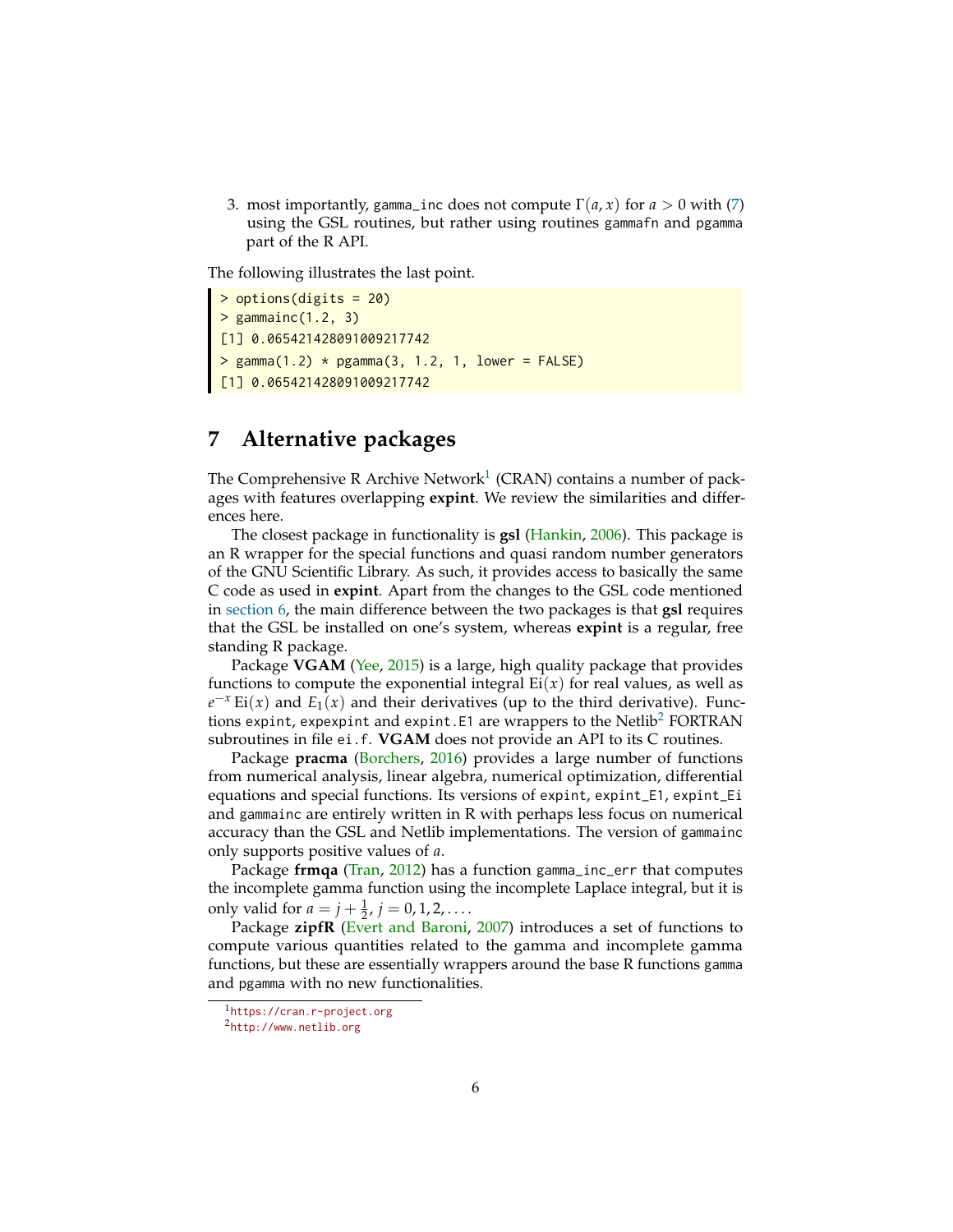## **8 Examples**

We tabulate the values of  $E_n(x)$  for  $x = 1.275, 10, 12.3$  and  $n = 1, 2, ..., 10$  as found in examples 4–6 of [Abramowitz and Stegun](#page-7-3) [\(1972,](#page-7-3) section 5.3).

```
> x < -c(1.275, 10, 12.3)> n < -1:10> structure(t(outer(x, n, expint)),
           dimnames = list(n, paste('x =", x)))x = 1.275 x = 10 x = 12.31 0.14080993 4.156969e-06 3.439534e-07
2 0.09989831 3.830240e-06 3.211177e-07
3 0.07603031 3.548763e-06 3.009983e-07
4 0.06083077 3.304101e-06 2.831550e-07
5 0.05046793 3.089729e-06 2.672346e-07
6 0.04301687 2.900528e-06 2.529517e-07
7 0.03743074 2.732441e-06 2.400730e-07
8 0.03310097 2.582217e-06 2.284066e-07
9 0.02965340 2.447221e-06 2.177930e-07
10 0.02684699 2.325303e-06 2.080990e-07
```
We also tabulate the values of  $\Gamma(a, x)$  for  $a = -1.5, -1, -0.5, 1$  and  $x =$  $1, 2, \ldots, 10.$ 

```
> a < -c(-1.5, -1, -0.5, 1)> x < -1:10> structure(t(outer(a, x, gammainc)),
           dimnames = list(x, paste("a =", a)))a = -1.5 a = -1 a = -0.5 a = 1
1 1.264878e-01 1.484955e-01 1.781477e-01 3.678794e-01
2 1.183299e-02 1.876713e-02 3.009876e-02 1.353353e-01
3 1.870260e-03 3.547308e-03 6.776136e-03 4.978707e-02
 4 3.706365e-04 7.995573e-04 1.733500e-03 1.831564e-02
5 8.350921e-05 1.992938e-04 4.773965e-04 6.737947e-03
6 2.045031e-05 5.304291e-05 1.379823e-04 2.478752e-03
7 5.310564e-06 1.478712e-05 4.127115e-05 9.118820e-04
8 1.440569e-06 4.267206e-06 1.266464e-05 3.354626e-04
9 4.042025e-07 1.264846e-06 3.964430e-06 1.234098e-04
10 1.165117e-07 3.830240e-07 1.260904e-06 4.539993e-05
```
## **9 Acknowledgments**

We built on the source code of R and many of the packages cited in this paper to create **expint**, so the R Core Team and the package developers deserve credit. We also extend our thanks to Dirk Eddelbuettel who was of great help in putting together the package API, through both his posts in online forums and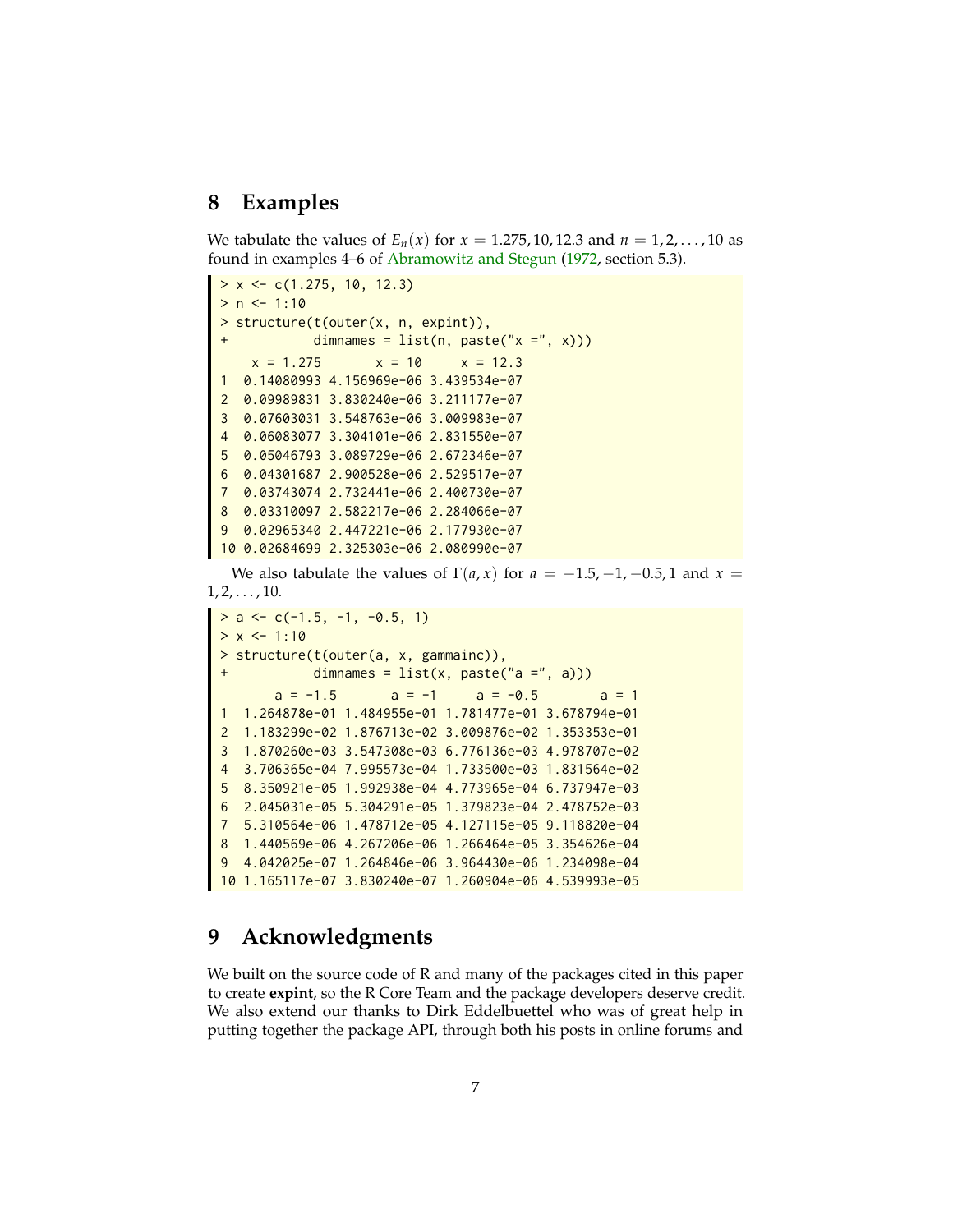private communication. Joshua Ulrich provided a fix to the API infrastructure to avoid duplicated symbols that was implemented in version 0.1-6 of the package.

## **References**

- <span id="page-7-3"></span>M. Abramowitz and I. A. Stegun. *Handbook of Mathematical Functions*. Dover, 1972. URL <http://people.math.sfu.ca/~cbm/aands/>.
- <span id="page-7-6"></span>D. Bates and M. Maechler. *Matrix: Sparse and Dense Matrix Classes and Methods*, 2016. URL <https://CRAN.R-project.org/package=Matrix>. R package version 1.2-7.1.
- <span id="page-7-10"></span>H. W. Borchers. *pracma: Practical Numerical Math Functions*, 2016. URL [https:](https://cran.r-project.org/package=pracma) [//cran.r-project.org/package=pracma](https://cran.r-project.org/package=pracma). R package.
- <span id="page-7-1"></span>C. Dutang, V. Goulet, and M. Pigeon. **actuar**: An R package for actuarial science. *Journal of Statistical Software*, 25(7), 2008. URL [http://www.jstatsoft.org/](http://www.jstatsoft.org/v25/i07) [v25/i07](http://www.jstatsoft.org/v25/i07).
- <span id="page-7-7"></span>D. Eddelbuettel. *RcppXts: Interface the xts API via Rcpp*, 2013. URL [https:](https://CRAN.R-project.org/package=RcppXts) [//CRAN.R-project.org/package=RcppXts](https://CRAN.R-project.org/package=RcppXts). R package version 0.0.4.
- <span id="page-7-11"></span>S. Evert and M. Baroni. **zipfR**: Word frequency distributions in R. In *Proceedings of the 45th Annual Meeting of the Association for Computational Linguistics, Posters and Demonstrations Sessions*, pages 29–32, Prague, Czech Republic, 2007. URL <https://cran.r-project.org/package=zipfR>. R package.
- <span id="page-7-0"></span>M. Galassi, J. Davies, J. Theiler, B. Gough, G. Jungman, Alken P., M. Booth, F. Rossi, and R. Ulerich. *GNU Scientific Library Reference Manual*, third edition, 2009. URL <https://www.gnu.org/software/gsl/>.
- <span id="page-7-8"></span>A. Gil, J. Segura, and N. M. Temme. *Numerical Methods for Special Functions*. Society for Industrial and Applied Mathematics, 2007. ISBN 978-0-89871634-4. URL <http://dx.doi.org/10.1137/1.9780898717822>.
- <span id="page-7-9"></span>R. K. S. Hankin. Special functions in R: introducing the **gsl** package. *R News*, 6, October 2006.
- <span id="page-7-2"></span>S. A. Klugman, H. H. Panjer, and G. Willmot. *Loss Models: From Data to Decisions*. Wiley, New York, 4 edition, 2012. ISBN 978-1-11831532-3.
- <span id="page-7-4"></span>R Core Team. *Writing R Extensions*, 2016. URL [https://cran.r-project.org/](https://cran.r-project.org/doc/manuals/R-exts.html) [doc/manuals/R-exts.html](https://cran.r-project.org/doc/manuals/R-exts.html). Manual for R version 3.3.2.
- <span id="page-7-5"></span>J. A. Ryan and J. M. Ulrich. *xts: eXtensible Time Series*, 2014. URL [https:](https://CRAN.R-project.org/package=xts) [//CRAN.R-project.org/package=xts](https://CRAN.R-project.org/package=xts). R package version 0.9-7.